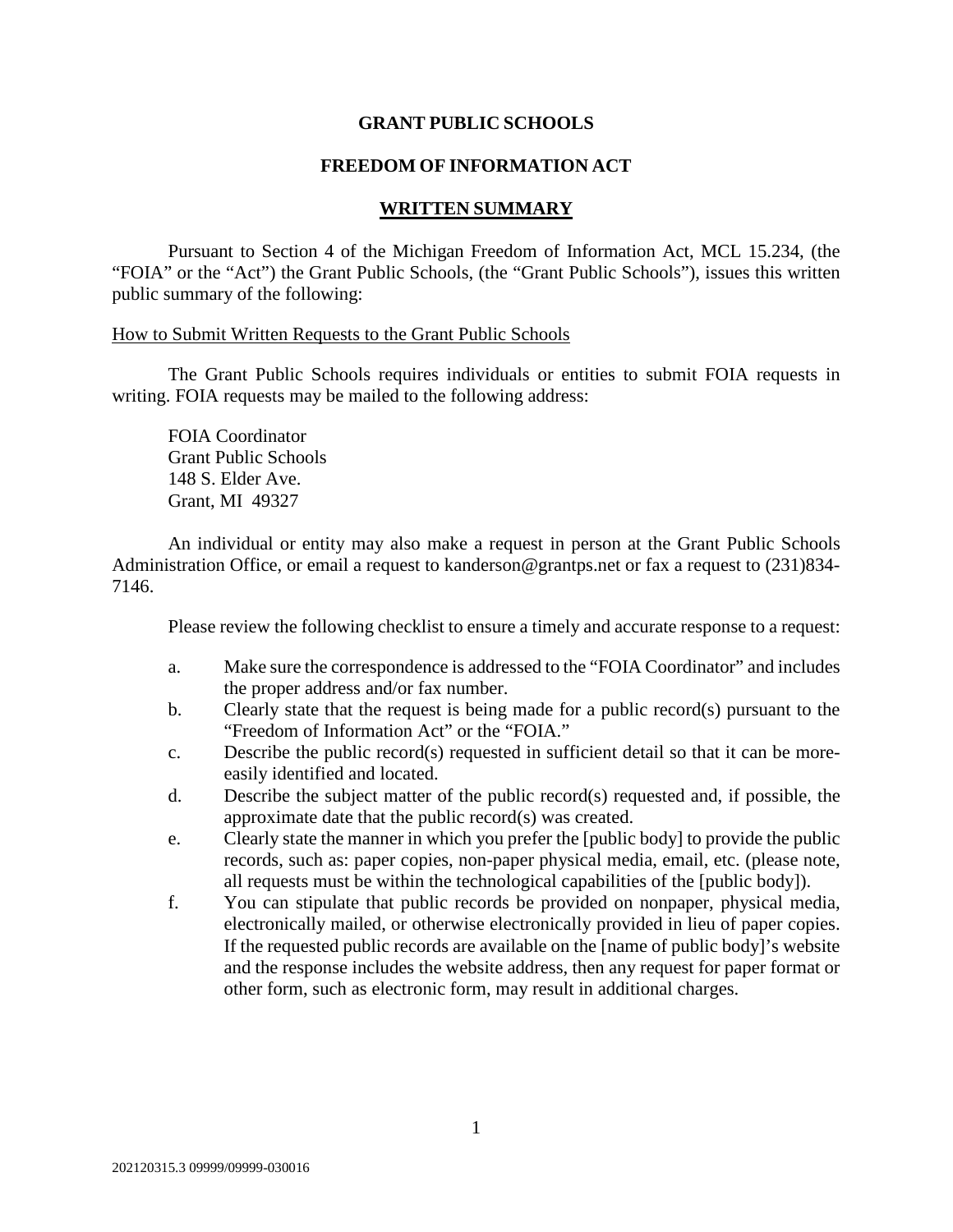# How to Understand the Grant Public School's Written Responses

When the FOIA Coordinator receives a written request for a public record, the FOIA Coordinator, or his or her designee, shall, in not more than five (5) business days after the Grant Public School receives the request, respond to the request in one of the following ways:

- a. Grant the request.
- b. Issue a written notice to the requestor denying the request.
- c. Grant the request in part and issue a written notice to the requestor denying the request in part.
- d. Issue a written notice extending, for not more than ten (10) business days, the period during which the [public body] shall respond to the request.

# Deposit Requirements

If the estimated cost of responding to a request exceeds \$50.00, the Grant Public Schools may require a good faith deposit of 50% to be submitted before the request is processed. Once the good faith deposit is submitted, the Grant Public Schools will process the request. The balance of the cost of the request must be paid before copies may be picked up, mailed, or delivered. Good faith deposits and fees charged for responding to FOIA requests may be mailed to the following address:

FOIA Coordinator Grant Public Schools 148 S. Elder Ave. Grant, MI 49327

# Fee Calculations

Please review the attached Fee Itemization Form, which provides a line-by-line summary and explanation of the fees that the Grant Public Schools may charge in response to a request, pursuant to Section 4 of the Act (MCL 15.234(1)).

# Avenues for Challenge and Appeal

If the requestor believes the fee estimated or charged for the request exceeds the amount permitted under the Grant Public School's procedures and guidelines or Section 4 of the Act, the requestor must:

a. Submit to the [head of the public body] a written appeal for a fee reduction that specifically states the word "appeal" and identifies why the requestor believes the required fee exceeds the amount permitted under the Grant Public School's procedures and guidelines or Section 4 of the Act. If the requestor disagrees with the Grant Public School's final determination, the requestor may, after exhausting internal administrative remedies, commence a civil action in Circuit Court where the Grant Public Schools is located for a fee reduction. The civil action must be